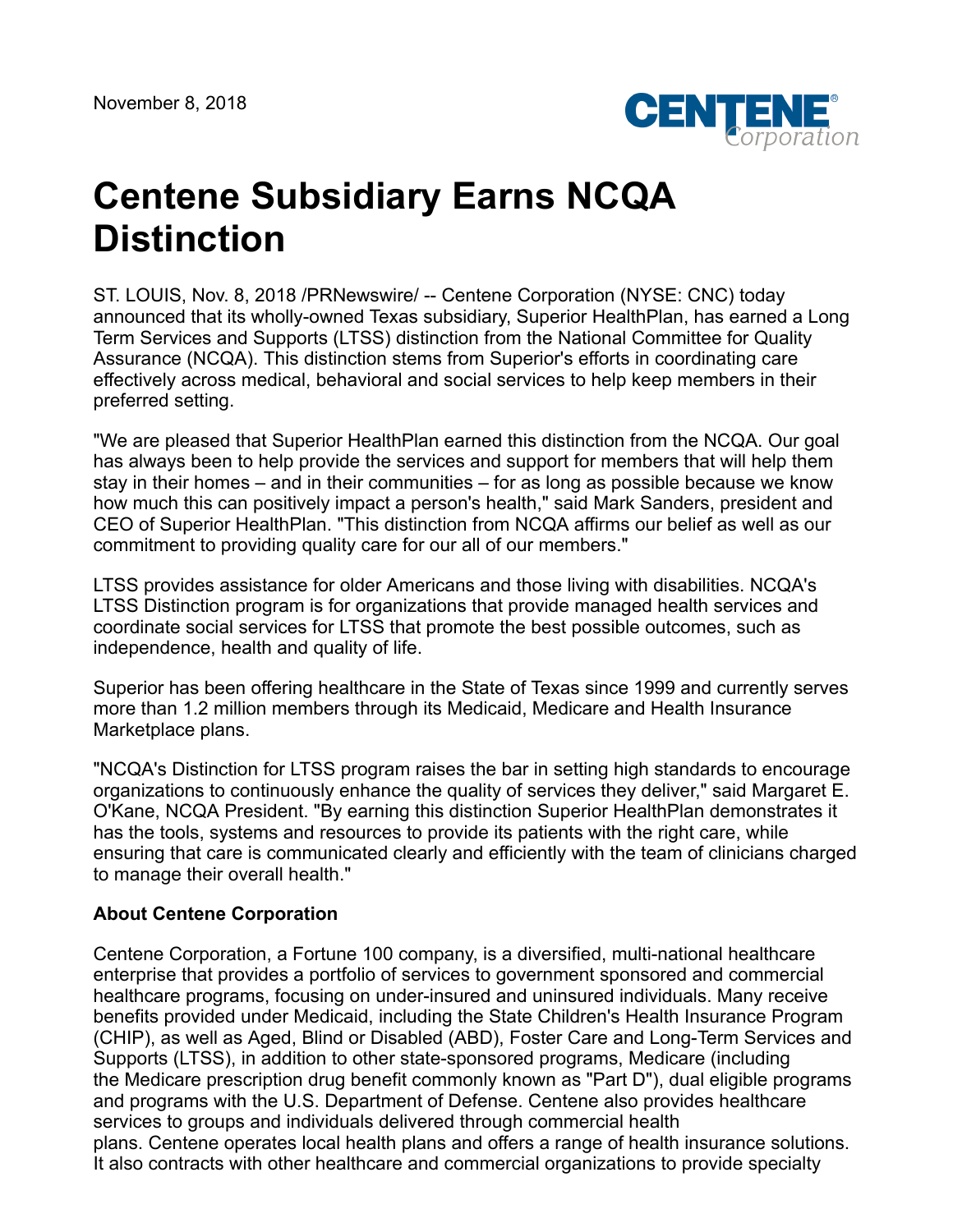services including behavioral health management, care management software, correctional healthcare services, dental benefits management, commercial programs, home-based primary care services, life and health management, vision benefits management, pharmacy benefits management, specialty pharmacy and telehealth services.

Centene uses its investor relations website to publish important information about the Company, including information that may be deemed material to investors. Financial and other information about Centene is routinely posted and is accessible on Centene's investor relations website, <http://www.centene.com/investors>.

#### **About Superior HealthPlan**

Founded in 1999, [Superior HealthPlan](http://www.superiorhealthplan.com/) is a managed care company that delivers quality healthcare throughout Texas. Committed to transforming the health of the community, one person at a time, Superior supports active local involvement in all 254 Texas counties with 3700 employees in 9 offices throughout the state. Superior is a wholly-owned subsidiary of Centene Corporation, a leading multi-national healthcare enterprise offering both core Medicaid and specialty services. More information on Superior can be found at [www.SuperiorHealthPlan.com.](http://www.superiorhealthplan.com/)

#### **About NCQA**

NCQA is a private, non-profit organization dedicated to improving health care quality. NCQA accredits and certifies a wide range of health care organizations. It also recognizes clinicians and practices in key areas of performance. NCQA is committed to providing health care quality information for consumers, purchasers, health care providers and researchers.

### **Forward-Looking Statements**

*The company and its representatives may from time to time make written and oral forwardlooking statements within the meaning of the Private Securities Litigation Reform Act (PSLRA) of 1995, including statements in this and other press releases, in presentations, filings with the Securities and Exchange Commission (SEC), reports to stockholders and in meetings with investors and analysts. In particular, the information provided in this press release may contain certain forward-looking statements with respect to the financial condition, results of operations and business of Centene and certain plans and objectives of Centene with respect thereto, including but not limited to the expected benefits of the acquisition of Health Net, Inc. (Health Net) (Health Net Acquisition) and the acquisition of New York State Catholic Health Plan, Inc., d/b/a Fidelis Care New York (Fidelis Care) (Fidelis Care Acquisition). These forward-looking statements can be identified by the fact that they do not relate only to historical or current facts. Without limiting the foregoing, forward-looking statements often use words such as "believe", "anticipate", "plan", "expect", "estimate", "intend", "seek", "target", "goal", "may", "will", "would", "could", "should", "can", "continue" and other similar words and expressions (and the negative thereof). We intend such forward-looking statements to be covered by the safe-harbor provisions for forwardlooking statements contained in PSLRA. A number of factors, variables or events could cause actual plans and results to differ materially from those expressed or implied in forward-looking statements. Such factors include, but are not limited to, Centene's ability to accurately predict and effectively manage health benefits and other operating expenses and reserves; competition; membership and revenue declines or unexpected trends; changes in healthcare practices, new technologies and advances in medicine; increased healthcare costs; changes in economic, political or market conditions; changes in federal or state laws or regulations, including changes with respect to income tax reform or government healthcare programs as well as changes with respect to the Patient Protection and*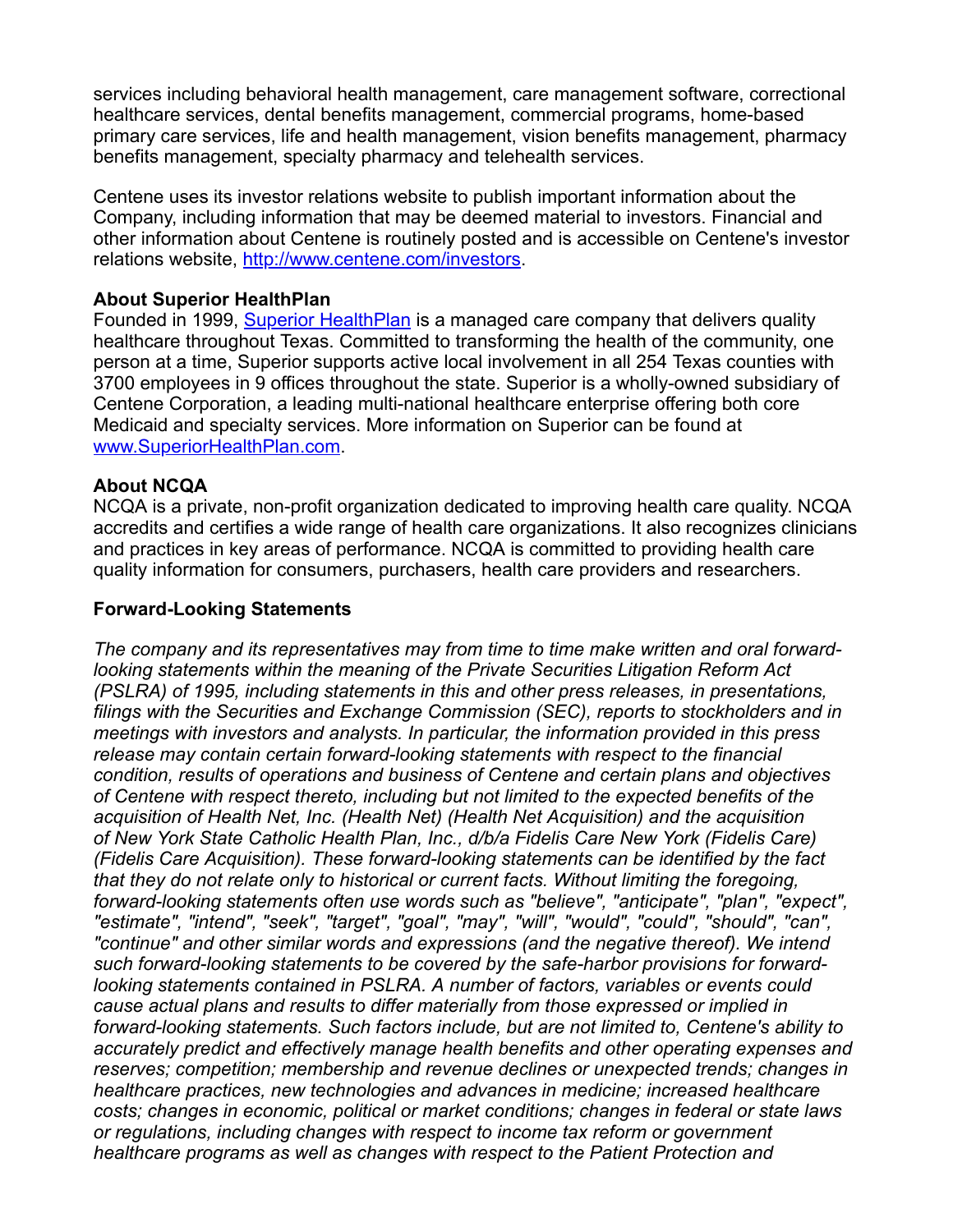*Affordable Care Act and the Health Care and Education Affordability Reconciliation Act and any regulations enacted thereunder that may result from changing political conditions; rate cuts or other payment reductions or delays by governmental payors and other risks and uncertainties affecting Centene's government businesses; Centene's ability to adequately price products on federally facilitated and state-based Health Insurance Marketplaces; tax matters; disasters or major epidemics; the outcome of legal and regulatory proceedings; changes in expected contract start dates; provider, state, federal and other contract changes and timing of regulatory approval of contracts; the expiration, suspension or termination of Centene's contracts with federal or state governments (including but not limited to Medicaid, Medicare, TRICARE or other customers); the difficulty of predicting the timing or outcome of pending or future litigation or government investigations; challenges to Centene's contract awards; cyber-attacks or other privacy or data security incidents; the possibility that the expected synergies and value creation from acquired businesses, including, without limitation, the Health Net Acquisition and the Fidelis Care Acquisition, will not be realized, or will not be realized within the expected time period; the exertion of management's time and Centene's resources, and other expenses incurred and business changes required in connection with complying with the undertakings in connection with any regulatory, governmental or third party consents or approvals for the Health Net Acquisition or the Fidelis Care Acquisition; disruption caused by significant completed and pending acquisitions, including the Health Net Acquisition and the Fidelis Care Acquisition, making it more difficult to maintain business and operational relationships; the risk that unexpected costs will be incurred in connection with the completion and/or integration of acquisition transactions, including among others, the Health Net Acquisition and the Fidelis Care Acquisition; changes in expected closing dates, estimated purchase price and accretion for acquisitions; the risk that acquired businesses, including Health Net and Fidelis Care, will not be integrated successfully; the risk that, following the Fidelis Care Acquisition, Centene may not be able to effectively manage its expanded operations; restrictions and limitations in connection with Centene's indebtedness; Centene's ability to achieve improvement in the Centers for Medicare and Medicaid Services (CMS) Star ratings and maintain or achieve improvement in other quality scores in each case that can impact revenue and future growth; availability of debt and equity financing, on terms that are favorable to Centene; inflation; foreign currency fluctuations; and risks and uncertainties discussed in the reports that Centene has filed with the SEC. These forward-looking statements reflect Centene's current views with respect to future events and are based on numerous assumptions and assessments made by Centene in light of its experience and perception of historical trends, current conditions, business strategies, operating environments, future developments and other factors it believes appropriate. By their nature, forward-looking statements involve known and unknown risks and uncertainties and are subject to change because they relate to events and depend on circumstances that will occur in the future. The factors described in the context of such forward-looking statements in this press release could cause Centene's plans with respect to the Health Net Acquisition, the Fidelis Care Acquisition, actual results, performance or achievements, industry results and developments to differ materially from those expressed in or implied by such forwardlooking statements. Although it is currently believed that the expectations reflected in such forward-looking statements are reasonable, no assurance can be given that such expectations will prove to have been correct and persons reading this press release are therefore cautioned not to place undue reliance on these forward-looking statements which speak only as of the date of this press release. Centene does not assume any obligation to update the information contained in this press release (whether as a result of new information, future events or otherwise), except as required by applicable law. This list of important factors is not intended to be exhaustive. We discuss certain of these matters more fully, as well as certain other risk factors that may affect Centene's business operations,*